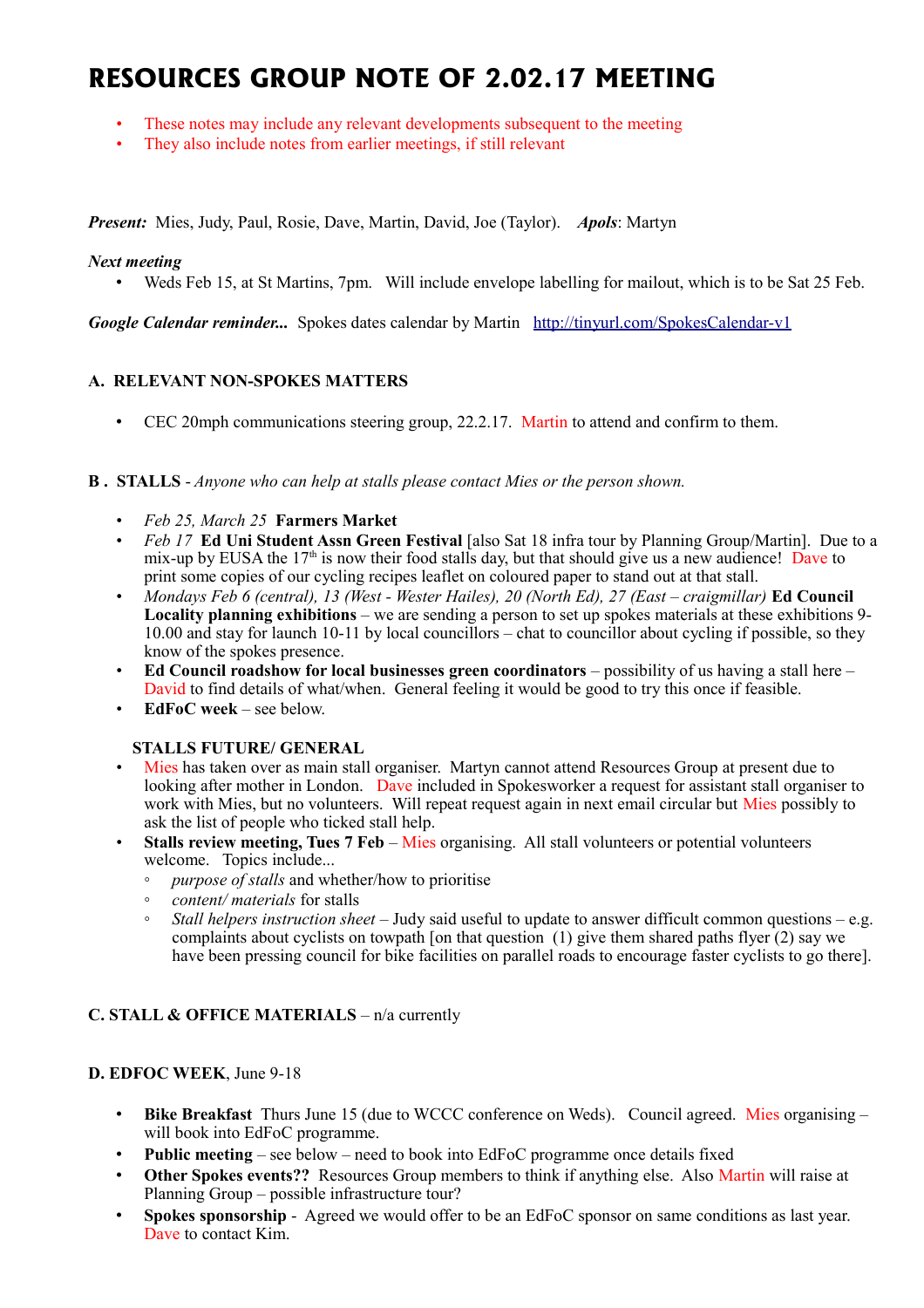# **E. SPOKES PUBLIC MEETINGS** [twitter hashtag #SpokesMtg]

- **Spring** Council elections hustings, **April 6 at Augustine United**. Martin organising. Booking extra room so we can easily fit in 5 discussion groups. *Note* - Date of election is Thurs 4 May. Green – Cllr Nigel Bagshaw, Lab – Cllr Maureen Child, SNP – Cllr Adam McVey, Con – Cllr Nick Cook, LibDem – no reply yet – Dave to contact Inverleith candidate who followed spokes on twitter.
- **June EdFoC week public meeting** if possible Thurs 15, same day as bike breakfast. Second choice Monday 12. Martin organising. If poss, theme of reducing road danger, with speaker from police re. introducing the West Midlands 'closepass' initiative in Scotland. Possible other speakers …
	- road justice Donald Urquhart??
	- presumed liability? Brenda Mitchell? But had a speaker from Cyclelaw at our health meeting
	- a councillor on the council Police Board?
	- 20mph speaker? from council? or govt official? Or Living Streets?
	- Other ideas??

NB - Police speaker likely to be main attraction – if they won't come, need to change topic??

- **Possible future topics -**
	- *Autumn meeting* probably policies of the new council new Council Transport Convener
	- *Any meeting* [suggested by Ian] Cycling for all ages & abilities. e.g. speakers from a school, from Ageing Well, from ABC (all-abilities) and a relevant senior councillor.

## **F. SPOKES MAPS**

- **Maps group meeting held.** Decisions on future editions
	- **Polyart** all new editions will be on polyart (and hence price rise by  $£1)$ )
	- **Edinburgh** (2016) map selling well. New edition probably needed in 18 months or so. Big problems about what base map to use. Joe says Ed Uni social history map (MESH?) may be suitable  $-\sqrt{2}$  Dave to put Joe in contact with David Langworth of maps group, who is our Ed map cartographer.
	- **Edinburgh electronic version** map group agreed no pressing need for this, given google and openstreets online versions. Also not technically possible with current base map.
	- **East Lothian** (2014) Low stock (print run was too small). New edition hopefully late Spring, Tim doing cartography
	- **West Lothian** (2012) Still have big stock (print run was too high). Need to try and sell more, then possibly new edition next year. Unclear who will do it – Tim not interested; David Gardiner possible.
	- **Midlothian** (2015) Stock and age both ok.
	- **Glasgow 3rd edition** now out, developed by Spokes & Go-Bike, 12500 copies paid for by council, and is available free (on ordinary paper). Glasgow Council will post out copies free on request, so this is now on our website maps page, and Council is to send us a small supply  $(Da)$  to remind them). Development of a paid-for printed polyart version is possible (and electronic) but we would need find an organiser/producer/promotion person (no cartography skills needed), some payment possible.
- **Employer initiative** A brief note was included in a Council sustainability newsletter to employers, notifying of our bulk prices [orders to the maps@.. address, handled by Peter] but no known significant results. David has emailed Chamber of Commerce,; still to do Essential Ed, FSB (are there others??) to asks if they would publicise – e.g. include in newsletters to their members and/or on websites, and to add to their 'green' credentials. Dave to send David FSB contact if can find it.
- **Shops sales initiative** Paul had suggested we write to all bike shops with free sample map and order form. Maps group agreed. Dave to liaise with Peter to arrange letter and which shops.
- **Surplus existing Ed maps** Mies has organised distribution to schools etc. Now only 100 or so left? Mies to keep a note of what recipients say they will be used for.
- **Maps archive**. Judy to identify which old maps we have copies of then Dave include request for missing maps in a member email circular. Ideally keep 2 of each, with one always kept in the office?

# **G. TRAFFIC COUNT**

• Tues 15 November [report](http://www.spokes.org.uk/2016/11/traffic-count-highest-ever-november-bike/) on website including some new photos. Results have belatedly gained considerable publicity in [Evening News](http://www.edinburghnews.scotsman.com/news/transport/huge-drop-in-cars-using-edinburgh-city-centre-1-4330045) then catching on (worldwide!!) on social media (example [here](https://twitter.com/DarrenDavis10/status/816356450779873280) – nearly 100 RT's and over 100 Likes) – more as a result of the fall in inner-city car traffic than cycling increase. Strongly justifies our decision 10 years ago to count all traffic, not just bikes!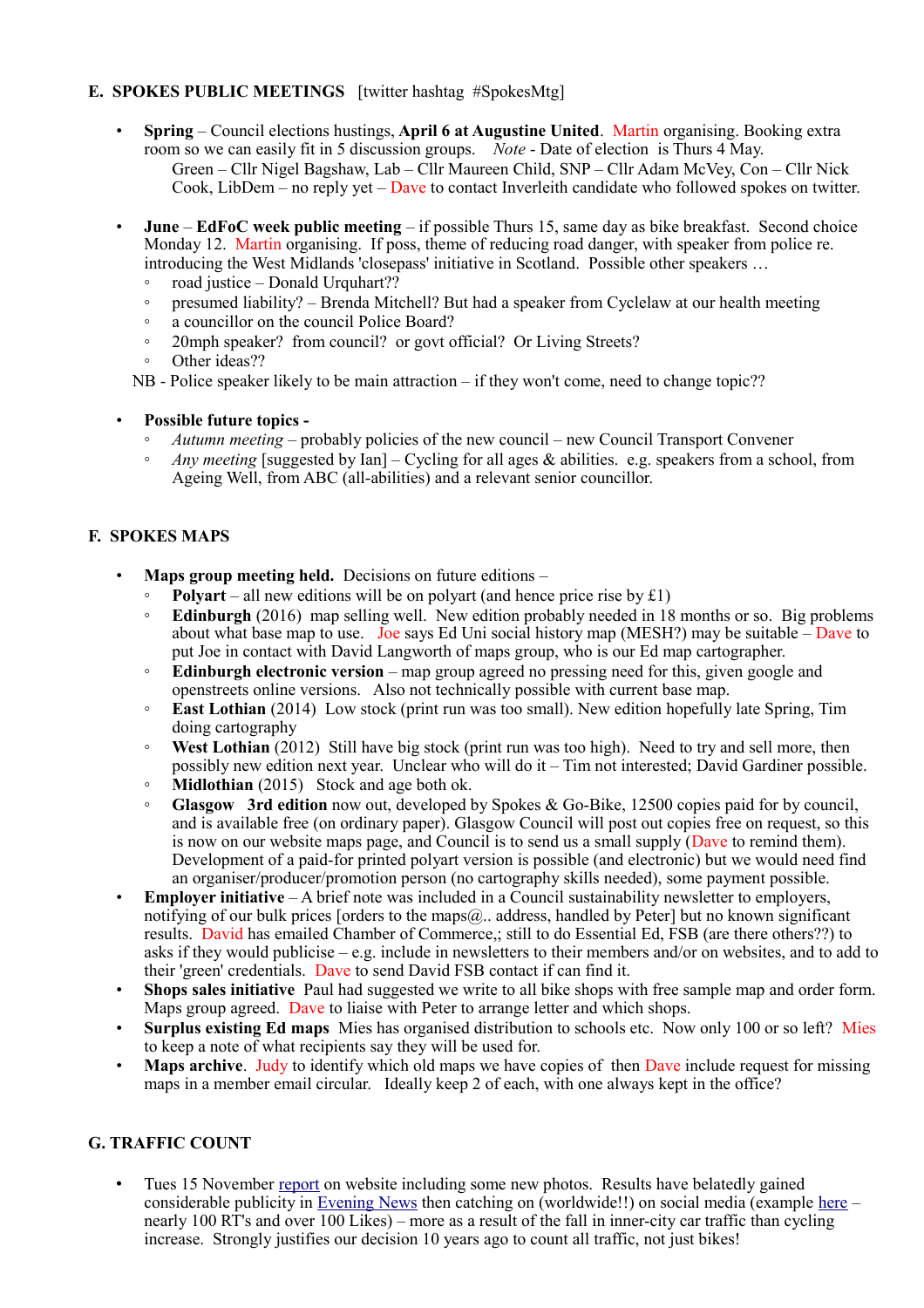# **H. SUMMER COMPETITION 2017**

- Agreed Judy suggestion, *Simple cycling improvements* simple improvements, by Council, employers or others, at low cost, to improve existing everyday journeys and/or encourage more people to cycle. Entries must be for a specific location (in Ed or Lothians), not general ideas.
- Discussed how can we be clear it is for simple/cheap ideas. Could say *"ideas costing from nothing to no more than a few £1000"*?? Give examples of what could be included (signing; planting; information; employer incentives to employees; a 1-way street suitable for 2-way cycling without significant physical measures; a vital missing dropped kerb, etc) and what not allowed (a new or widened cycleroute; redesigning a roundabout; etc).
- As always, photos will be welcome; and we say that in judging we take into account not just the idea but also how well its benefits are described.
- Dave to do a draft entry form [final not needed till comp launched in June Bulletin].

# **J. MOTORIST AWARENESS CAMPAIGN – 'BIKE ALERT'**

- *Video & leaflet at [www.spokes.org.uk/videos](http://www.spokes.org.uk/videos)*. In total ~3000 leaflets used at schools events, 2000 in mailout; 5000 remaining.
- *Other uses* driving schools, car hire offices, police rehab, etc, being discussed by Martin & Mies. Mies looking out previous database of such addresses [now rather old]. Martin is taking leaflets round to a few such bodies – Hertz will offer to all rental drivers, Enterprise, Avis, Quickfit will put them on display.
- Wary of offering to provide speakers unless we can find a panel of a few potential speakers, e.g. from the schools event volunteers.

# **K. SAFETY ISSUES**

- Martin considering setting up a Safety group, now that a good number of Spokes members have been involved at the  $6<sup>th</sup>$  former sessions and interested in some continuing involvement. Major aims would be to promote safer cycling in a positive way, not making cycling look dangerous, and trying to influence council, police, etc, to use similar approach. The group could also get involved with police / streets ahead initiatives, working with Resources on stall staffing and other overlapping matters.
- Ben Bate (Spokes presumed liability person), Donald Urquhart (Cycling UK) and Brenda Mitchell (Cycle Law Scotland + Roadshare Presumed Liability campaign), Bruce Whitehead (journalist and activist) interested in a group (NB – BW is now a Labour candidate in the council elections).
- Martin has emailed CEC Road Safety Team (Allan Hoad, Caroline Warhurst from Edinburgh Police's contact), Police Scotland (Edinburgh - Dominic Doyle (PC?) who went to West Midlands to look at their Safe Passing initiative) and Living Streets (Stuart Hay) to talk about their activities and how we might work together. No replies yet? *For reference* – the officer (Inspector?) responsible Scotland-wide for vulnerable road users is Vinnie Fisher.
- *CEC Streets Ahead* Martin trying to find out why we are not invited to participate in Streets Ahead planning meetings (Mies used to attend). Mies thinks similar meetings with outside representation may no longer happen at all because 2 key enthusiastic personnel left (Steven Murrell & ?police person).
- [later thought] Another possible project that could be considered by such a group would be Bill Neilson's suggested project – identification of traffic offences [Resources Gp notes of 6.11.13].

# **L. 40TH ANNIVERSARY - 2017**

- Mies, Martin, Rosie, Martyn to form a subgroup to develop & progress ideas. Anything involving a lot of work should only be done if to be seen by lots of people, to be worthwhile effort. Most appropriate time would be autumn as lots of preparation needed  $\&$  long booking timescales. Suggestions...
	- **Scottish Parliament**  Dave has written to Spokes member Alison Johnstone MSP re possibilities for autumn. She will do a motion and will try for a Members' debate (but not many opportunities). Exhibitions also possible – there are 2 locations in the Parliament, with different exhibitions weekly.
	- $\degree$  **Council reception??** as for previous anniversary 25<sup>th</sup>? 30<sup>th</sup>? Must ask well before, via a councillor. Council would probably meet refreshments costs and we could probably extend the invite to all members [possibly with a limit]. We would need some sort of exhibition there.
	- **Exhibition** as we had for ?30th anniversary, touring Edinburgh libraries and other public outlets plus to use at Scot Parlt if we get a slot there, and at council reception if get that. A lot of work, but seen by many people. Mies was involved in previous exhibition, with Euan Renton. Note that library slots –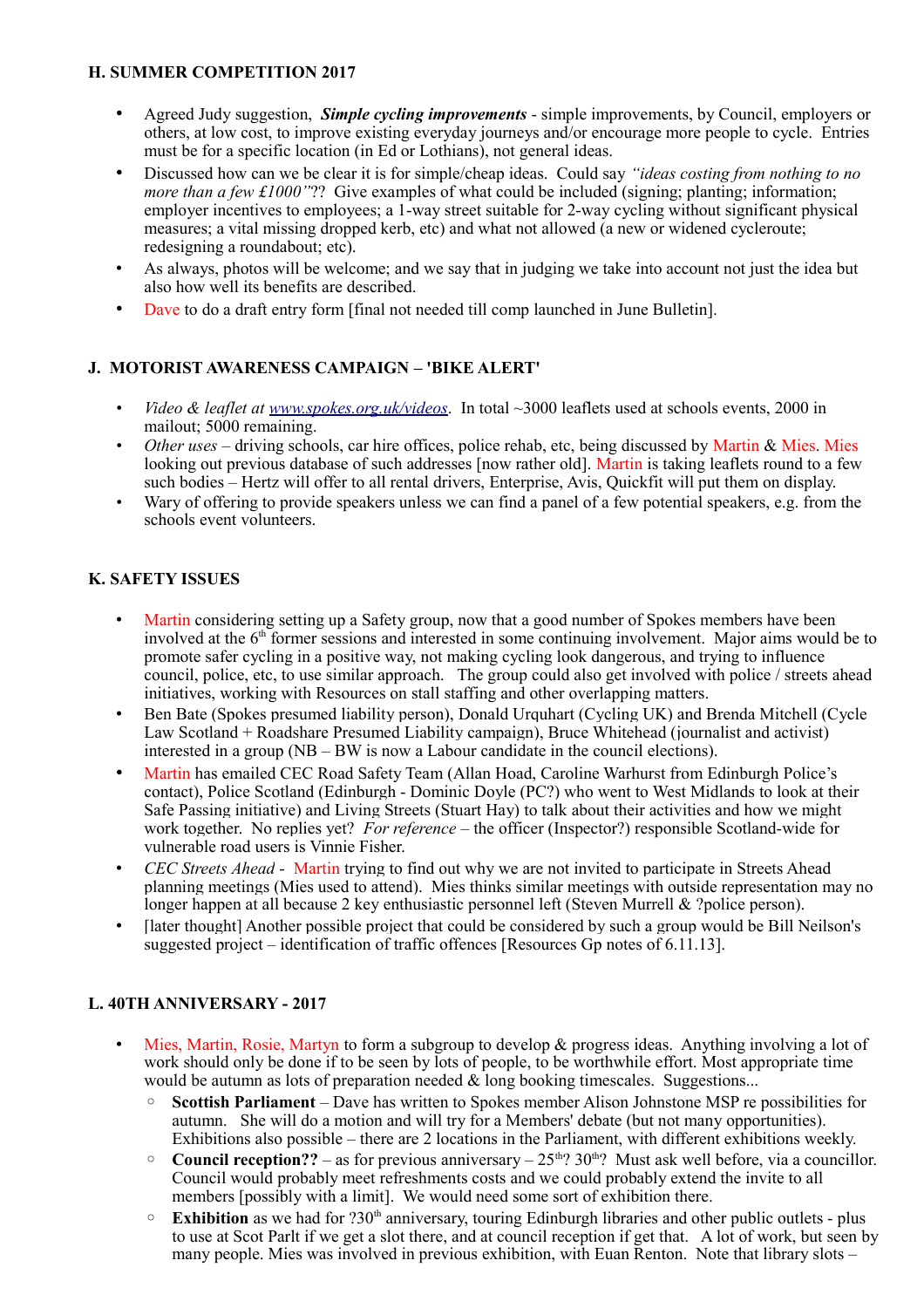especially Central Library – have to be booked many months in advance. Need a fairly professional exhibition - Dave to discuss with Colin re *Transform Creative* and/or include in next member circular a request for exhibition volunteer with relevant skills to help with this. Would need some finance.

- **Video documentary** of Spokes history/ achievements/ lessons Rosie has identified 2 possible Napier students to do this as a project.
- **Archive material** for exhibition &/or video. Some main points are in Bulletins of our 10 and 30 year anniversaries (B33 and  $\underline{B98}$ ) – copies given to Martin. Also in  $\underline{B100}$ . Also some materials still in office from  $30<sup>th</sup>$  anniversary exhibition.
- **Public meeting** celebrating the history. Could be one of our regular public meetings, or additional. Martin was involved in an anniversary meeting in Bristol, but a lot of work for relatively small number of people, 25ish. However, if we have an exhibition it could also be displayed at a normal public meeting.
- **Minimal effort option** Just have a pub evening, booking a pub room possibly combine with AGM.

## **M. SUPERMARKETS PROJECT**

- Iain can't now take the lead on this. Joe Taylor, who works for Cockburn is interested in taking this on, having experienced the vicissitudes of supermarket parking and of trying to tackle his local one.
- Dave to organise mtg with Joe, Martin and anyone else interested, to discuss.
- Iain had circulated email with 2<sup>nd</sup> version of a draft good practice guide some time ago. Once we are closer to being ready to use it and reasonably happy with the content we can ask David Gardiner if has time to do a professional layout – or could possibly get funding for David or for Transform Creative – see below.
- **Aim of the good practice guide …**
	- 1. to enable members to lobby their local shops/supermarket, as an individual on their own initiative.
	- 2. to contact local regional managers of supermarket chains aim to find at least one to undertake an exemplary project covering all their stores. This action could potentially also liaise with locals from the above bullet point.
- Note that this is an innovative project for which we could almost certainly get grant assistance if necessary if we decide to take it further in a ways that needs significant funding, as we did with the tenements project – e.g. Sestran or Cycling Scotland or SCSP cash (via Ed Council). This might be particularly helpful if any supermarket chain takes up the project and works with us, or if we organise local members lobbying their stores on a wide scale.
- **Report on our initial survey** is online at [spokes.org.uk](http://spokes.org.uk/) : documents : spokes projects : supermarkets or click here [www.spokes.org.uk/documents/papers-documents/supermarkets-project.](http://www.spokes.org.uk/documents/papers-documents/supermarkets-project)

*Discussion ended here as we were over-running*

## **N. AGM / MEMBER MEETING**

- Postponed due to amount of activity at present. Could be 30 mins before a public mtg, as before, or separate members' meeting, e.g. in a pub room, with business/discussion/, then general chat/ socialising.
- If there is a  $40<sup>th</sup>$  anniversary public or members meeting, as above, an AGM could precede it.

# **P. SPOKES STATUS**

- AGM in 2015 set up working group of Paul, Ian, Sandy, Dave [with power to coopt others] to progress Spokes becoming a SCIO [http://www.scvo.org.uk/setting-up-a-charity/decide-on-a-structure/scottish](http://www.scvo.org.uk/setting-up-a-charity/decide-on-a-structure/scottish-charitable-incorporated-organisation/)[charitable-incorporated-organisation/](http://www.scvo.org.uk/setting-up-a-charity/decide-on-a-structure/scottish-charitable-incorporated-organisation/)
- Spokes objectives modifications to suit SCIO circulated to members, with no feedback except punctuation etc, so we can use these. Dave met SCVO for advice re modification of model SCIO constitution.
- There are 2 models: single tier (trustees only); 2-tier (members + trustees). Resources Group decided single-tier is only realistic option – see minutes from 2016 for reasons.
	- **Single-tier** structure is like many charities, e.g. Sustrans, with trustees and supporters (not members) in the SCIO sense of that word) and more like we operate now. Trustees could include any of the people active in spokes, depending on how we drew up the constitution.
	- Dave to try and edit the single-tier model constitution to tie in with our practice, to then report to the working group & AGM about the single-tier preference.